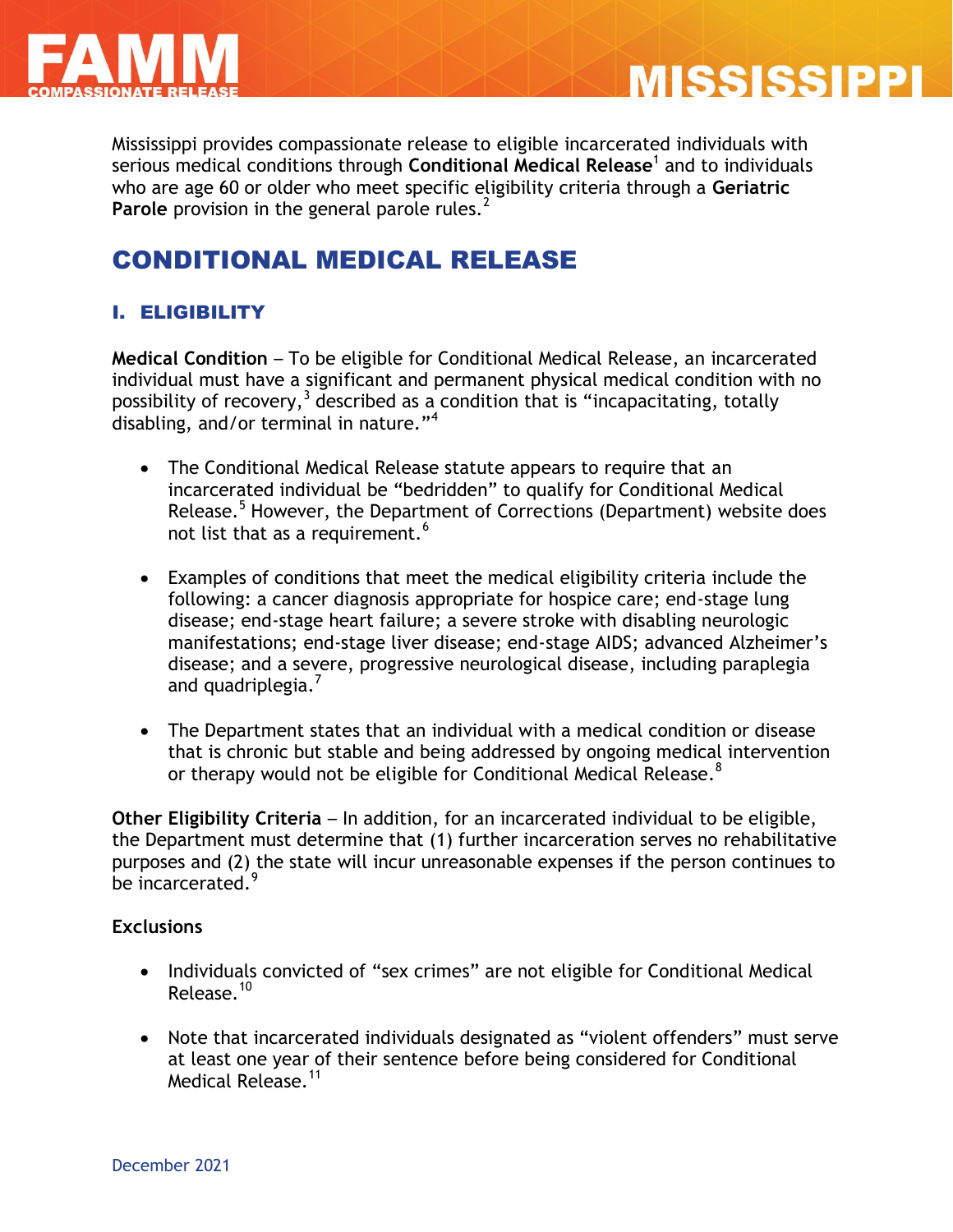#### II. APPLICATION/REFERRAL

The Mississippi Conditional Medical Release statute is silent on how the process starts and how an incarcerated individual (or someone on the person's behalf) can apply.

• The only publicly available information is one sentence on the Department's Medical Division website stating that the individual's treating physician is responsible for determining eligibility for Conditional Medical Release.<sup>12</sup>

#### III. DOCUMENTATION AND ASSESSMENT

The treating physician communicates the incarcerated individual's medical information to the Department's Chief Medical Officer.<sup>13</sup>

There is no other publicly available information on the documentation and assessment process.

## IV. DECISION-MAKING PROCESS

**Decision-Maker** – The Mississippi Department of Correction's Chief Medical Officer and the Commissioner jointly make the decision to grant a Conditional Medical Release.<sup>14</sup>

- The Chief Medical Officer must certify that the incarcerated individual (1) meets the medical eligibility criteria, (2) further incarceration serves no rehabilitative purpose, and (3) the state will incur unreasonable expenses as a result of the person's continued incarceration.<sup>15</sup>
- The Chief Medical Officer and the Commissioner decide whether to grant Conditional Medical Release and transfer the individual to the Division of Community Corrections for the remainder of the person's sentence.<sup>16</sup>

There is no information in the statute or Department policy on additional procedures, victim input, or time frames related to the release decision.

**Discharge Plan** – The Department states that when bedridden "nonviolent" individuals are placed on Conditional Medical Release, the state is not responsible for any medical costs incurred.<sup>17</sup>

• Note that there is no information regarding who is responsible for medical costs if the individual is a "violent" individual placed on Conditional Medical Release.

The Department provides no other information regarding prerelease planning or assistance in obtaining Medicaid or other financial resources to cover medical costs.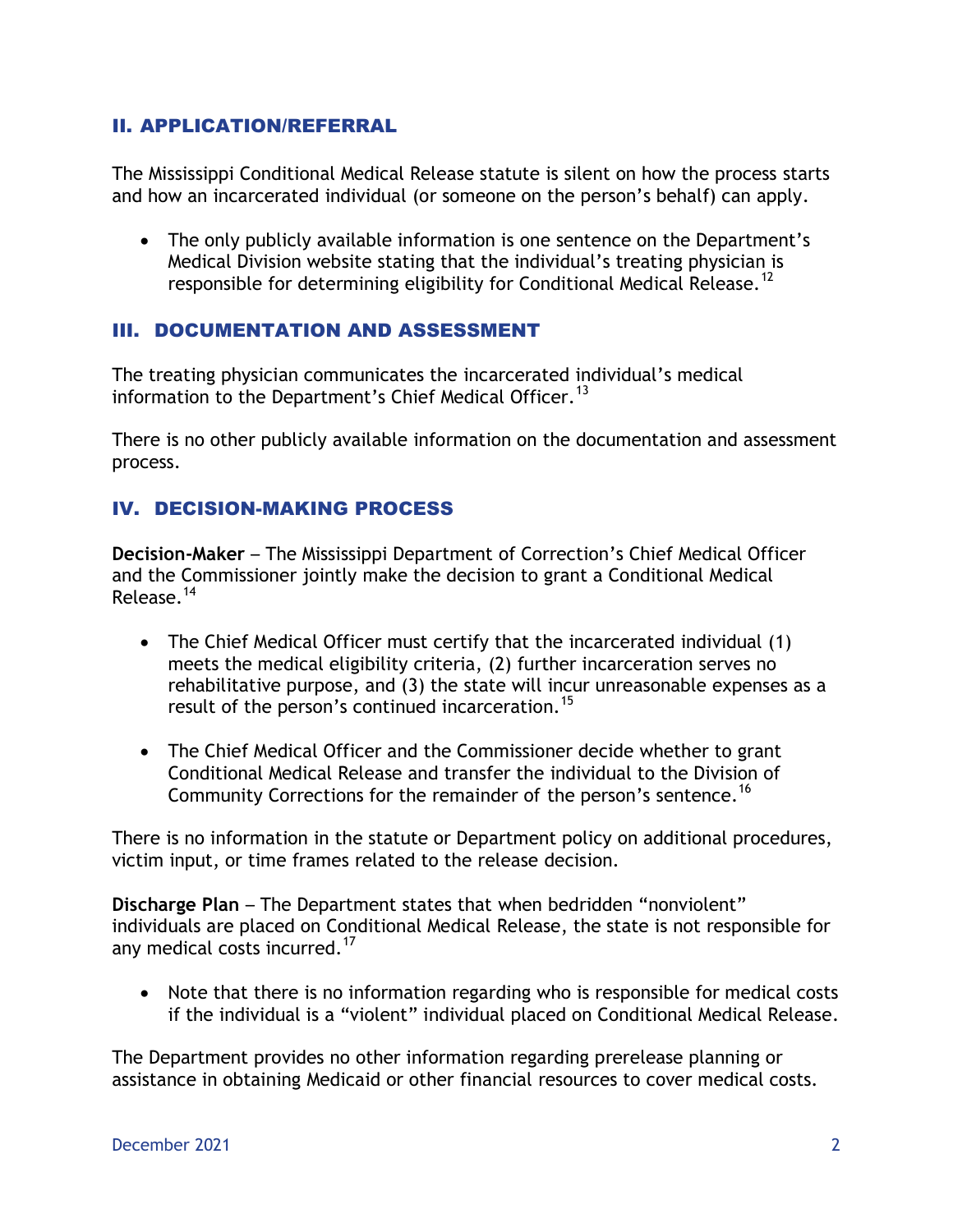### V. POST-DECISION

**Denials and Appeal Rights** – State law and Department policy are silent on whether an individual can appeal the denial of Conditional Medical Release.

**Effect on Parole or Other Release Eligibility – State law and Department policy are** silent as to whether consideration for Conditional Medical Release affects parole or other release eligibility.

**Supervision** – The Department's Community Corrections Division supervises an individual granted Conditional Medical Release for the remainder of the person's sentence.<sup>18</sup>

 Note that the Department's webpage says an incarcerated individual granted Conditional Medical Release is "transferred" to Community Corrections, not actually released from custody.<sup>19</sup> That can create issues for an individual with a serious medical condition who needs to apply for Medicaid or find appropriate medical placements but can only do so if not in custody.

**Revocation/Termination** – A Conditional Medical Release can be revoked and a formerly incarcerated person returned and placed in "actual custody" if the person violates an order or condition of the release.<sup>20</sup> The Department does not provide any examples or additional information on conditions of release.

 The statute specifies that formerly incarcerated individuals who are no longer "bedridden" will be returned and placed in custody.<sup>21</sup> However, there is no policy that says an individual must be bedridden to be granted a Conditional Medical Release.

#### VI. REPORTING/STATISTICS

The Department is not required to report how many individuals are granted Conditional Medical Release. However, the Department included limited information in its most recent annual report, published in 2019:

 Nine terminally ill inmates were released on Conditional Medical Release from July 1, 2018, to June 30, 2019.<sup>22</sup>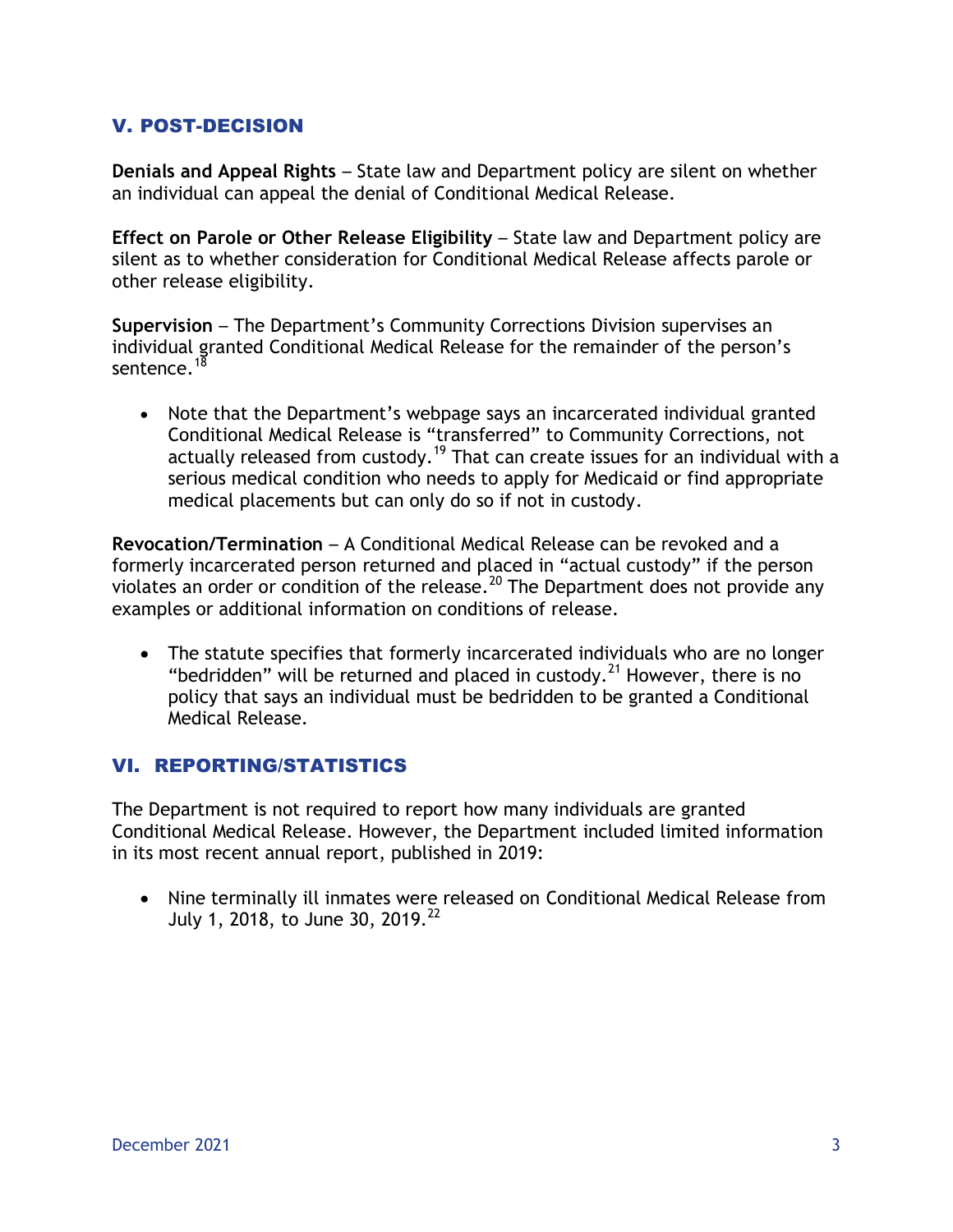# GERIATRIC PAROLE

## I. ELIGIBILITY

**Age/Time Served** – To be eligible for parole based on advanced age, an incarcerated individual must be age 60 or older and have served at least 10 years in prison.<sup>23</sup>

**Other Eligibility Criteria** – To be eligible for Geriatric Parole, an individual must have served at least one-fourth of the sentence (even if the person meets the 10-year requirement referenced above).  $24$ 

**Exclusions** – An individual is excluded from consideration for Geriatric Parole if sentenced as a "habitual offender" $^{25}$  or for a crime of violence, $^{26}$  an offense that specifically prohibits parole release, $^{27}$  trafficking in controlled substances, $^{28}$  or a sex  $\frac{1}{2}$ crime.<sup>29</sup>

#### II. APPLICATION/REFERRAL

Consideration for parole for an incarcerated individual age 60 and older under the Geriatric Parole provision is supposed to be automatic, with a hearing date scheduled when the person is within 30 days of the month of the parole eligibility date.<sup>30</sup>

#### III. ADDITIONAL INFORMATION

- The Mississippi Parole Board decides who is eligible for parole and the general parole rules apply to the documentation and assessment, decision-making, and post-decision processes for individuals aged 60 and older who are seeking Geriatric Parole.<sup>31</sup>
- Several years ago the Mississippi Department of Corrections officials stated there have only been "a few" releases under the Geriatric Parole provision since it was passed in 2014.<sup>32</sup> In response to FAMM's request asking for the number of individuals released under the Geriatric Parole provision in 2019 and 2020, the Department responded that "[t]he Geriatric provision is of no consequence in Mississippi" and did not provide any data.<sup>33</sup>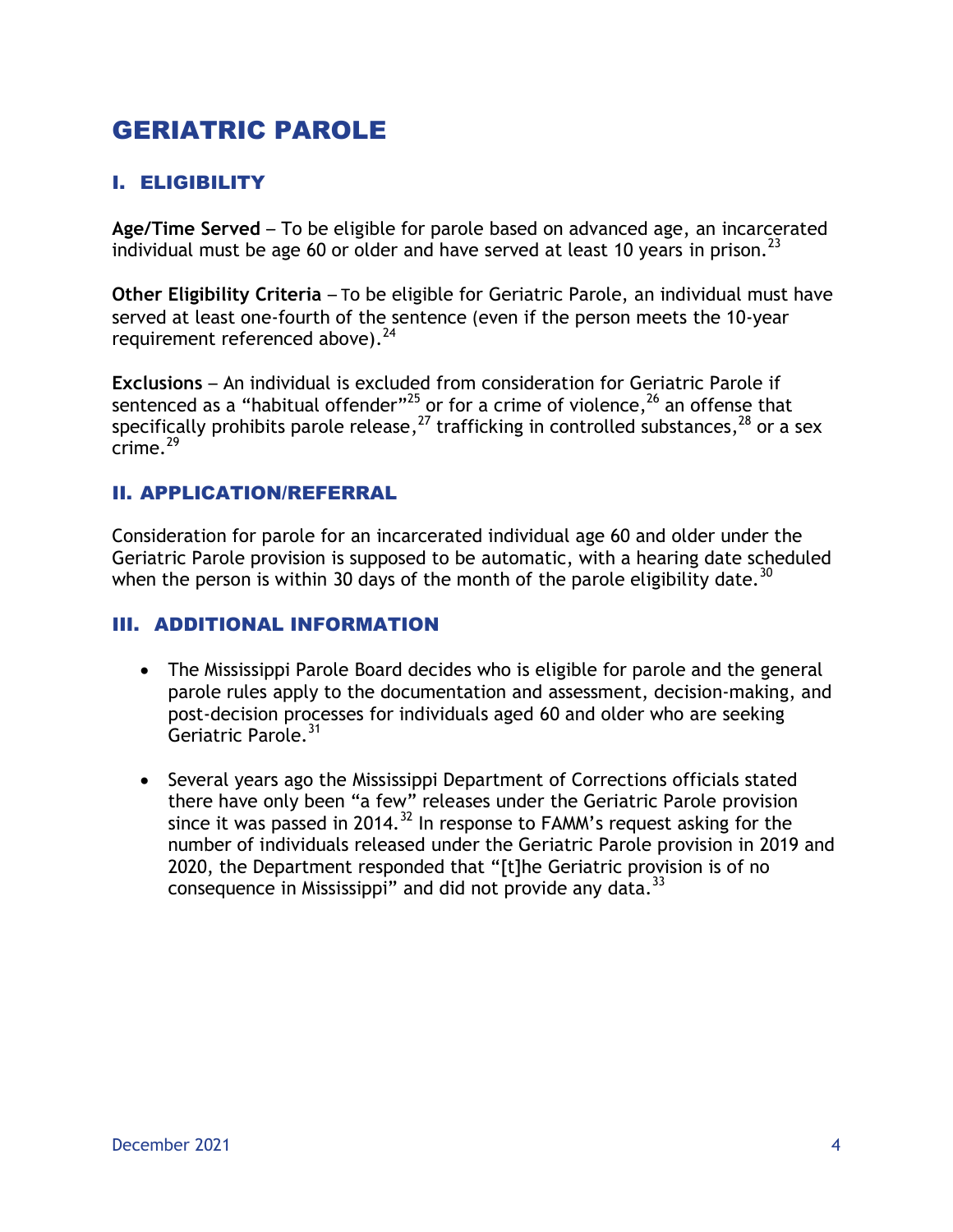## MISSISSIPPI COMPASSIONATE RELEASE PRIMARY LEGAL SOURCES

### CONDITIONAL MEDICAL RELEASE

#### **Statute**

Mississippi Code, § 47-7-4 (2021), available through the Mississippi Legislature's General Information webpage, [http://www.legislature.ms.gov/general-information/.](http://www.legislature.ms.gov/general-information/) To retrieve the statute, click on "Mississippi Code of 1972" and then enter the statute number in the search box.

#### **Agency Publications**

Mississippi Department of Corrections Medical Division, Medical Concerns FAQ webpage (2021), [http://www.mdoc.ms.gov/Inmate-Info/Pages/Medical-Concerns-FAQ.aspx.](http://www.mdoc.ms.gov/Inmate-Info/Pages/Medical-Concerns-FAQ.aspx)

Mississippi Department of Corrections, Medical Division webpage (2021), [http://www.mdoc.ms.gov/Divisions/Pages/Medical-Division.aspx.](http://www.mdoc.ms.gov/Divisions/Pages/Medical-Division.aspx)

#### GERIATRIC PAROLE

#### **Statutes**

Mississippi Code, § 47-7-3 (2021), available through the Mississippi Legislature's General Information webpage, [http://www.legislature.ms.gov/general-information/.](http://www.legislature.ms.gov/general-information/) Note: To retrieve the statute, click on "Mississippi Code of 1972" and then enter the statute number in the search box.

Mississippi Code, §§ 47-7-3, 47-7-3.1, and 47-7-27 [general parole rules] (2021), available through the Mississippi Legislature's General Information webpage, [http://www.legislature.ms.gov/general](http://www.legislature.ms.gov/general-information/)[information/.](http://www.legislature.ms.gov/general-information/) To retrieve the statute, click on "Mississippi Code of 1972" and then enter the statute number in the search box.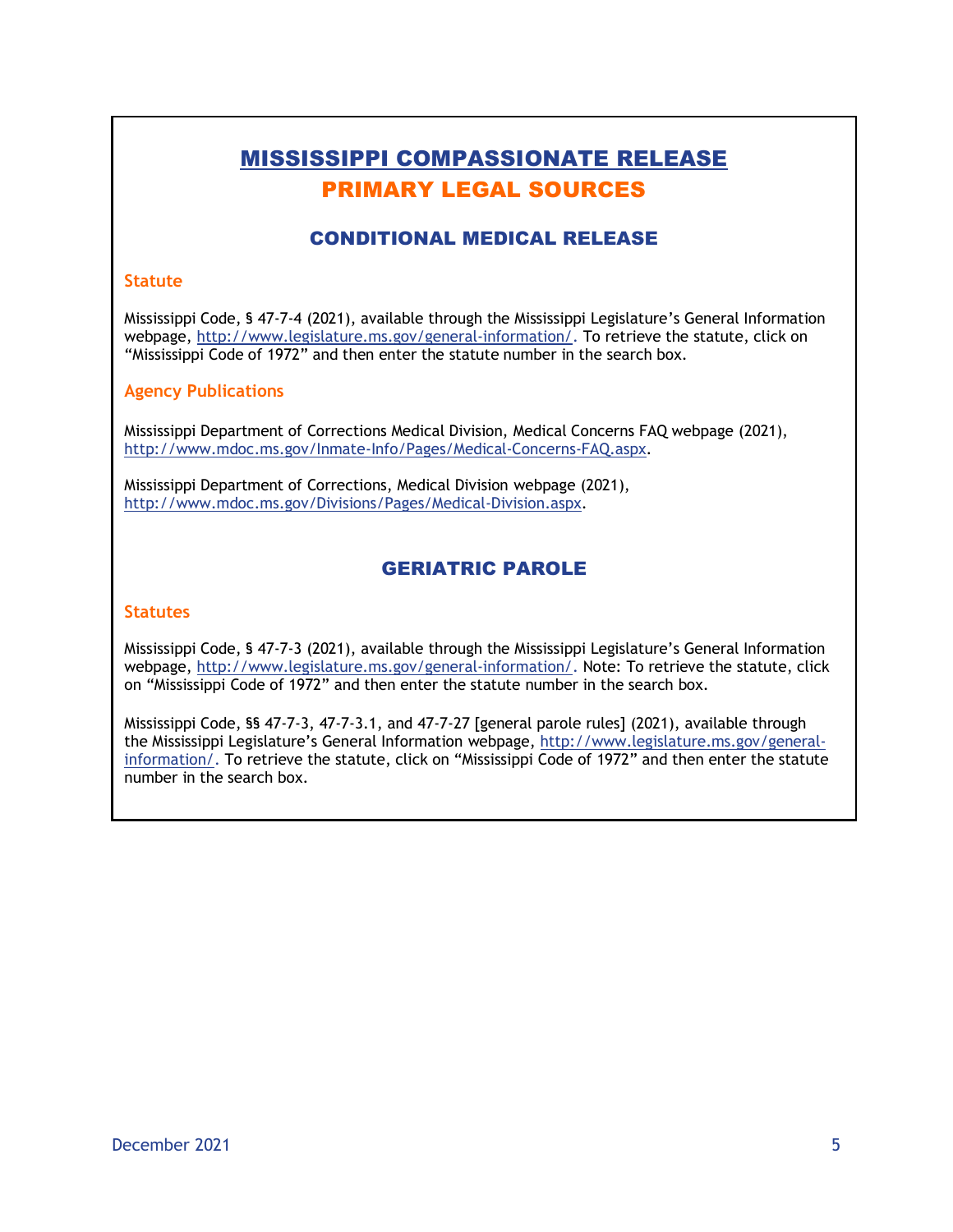# NOTES

\* *Id. means see prior note.*

 $1$  Miss. Code Ann. § 47-7-4 (2021), available through the Mississippi Legislature's General Information webpage at [http://www.legislature.ms.gov/general-information/.](http://www.legislature.ms.gov/general-information/) Note that the Mississippi Department of Corrections does not publish its policies and procedures; thus, the information in this report is based solely on the statute.

<sup>2</sup> Miss. Code Ann. § 47-7-3.

<sup>3</sup> Miss. Code Ann. § 47-7-4.

<sup>4</sup> Mississippi Department of Corrections, Medical Division, Medical Concerns FAQ.

<sup>5</sup> Miss. Code Ann. § 47-7-4.

<sup>6</sup> Medical Concerns FAQ.

 $<sup>7</sup>$  Mississippi Department of Corrections, Medical Division webpage.</sup>

 $^8$  Id.

<sup>9</sup> Miss. Code Ann. § 47-7-4.

 $10$  Id.

 $11$  Id.

<sup>12</sup> See Medical Concerns FAQ.

<sup>13</sup> See Medical Division webpage.

<sup>14</sup> Miss. Code Ann. § 47-7-4. There is no information available as to what happens if the Commissioner and the Chief Medical Officer disagree.

 $15$  Id.

 $16$  Id.

 $17$  Id.

 $18$  Id.

<sup>19</sup> Medical Division webpage.

<sup>20</sup> Miss. Code Ann. § 47-7-4.

 $21$  Id.

<sup>22</sup> Mississippi Department of Corrections, FY 2019 Annual Report, [https://www.mdoc.ms.gov/Admin-](https://www.mdoc.ms.gov/Admin-Finance/Documents/2019%20Annual%20Report.pdf)[Finance/Documents/2019%20Annual%20Report.pdf.](https://www.mdoc.ms.gov/Admin-Finance/Documents/2019%20Annual%20Report.pdf)

 $23$  Miss. Code Ann. § 47-7-3 (1) (g) (ii).